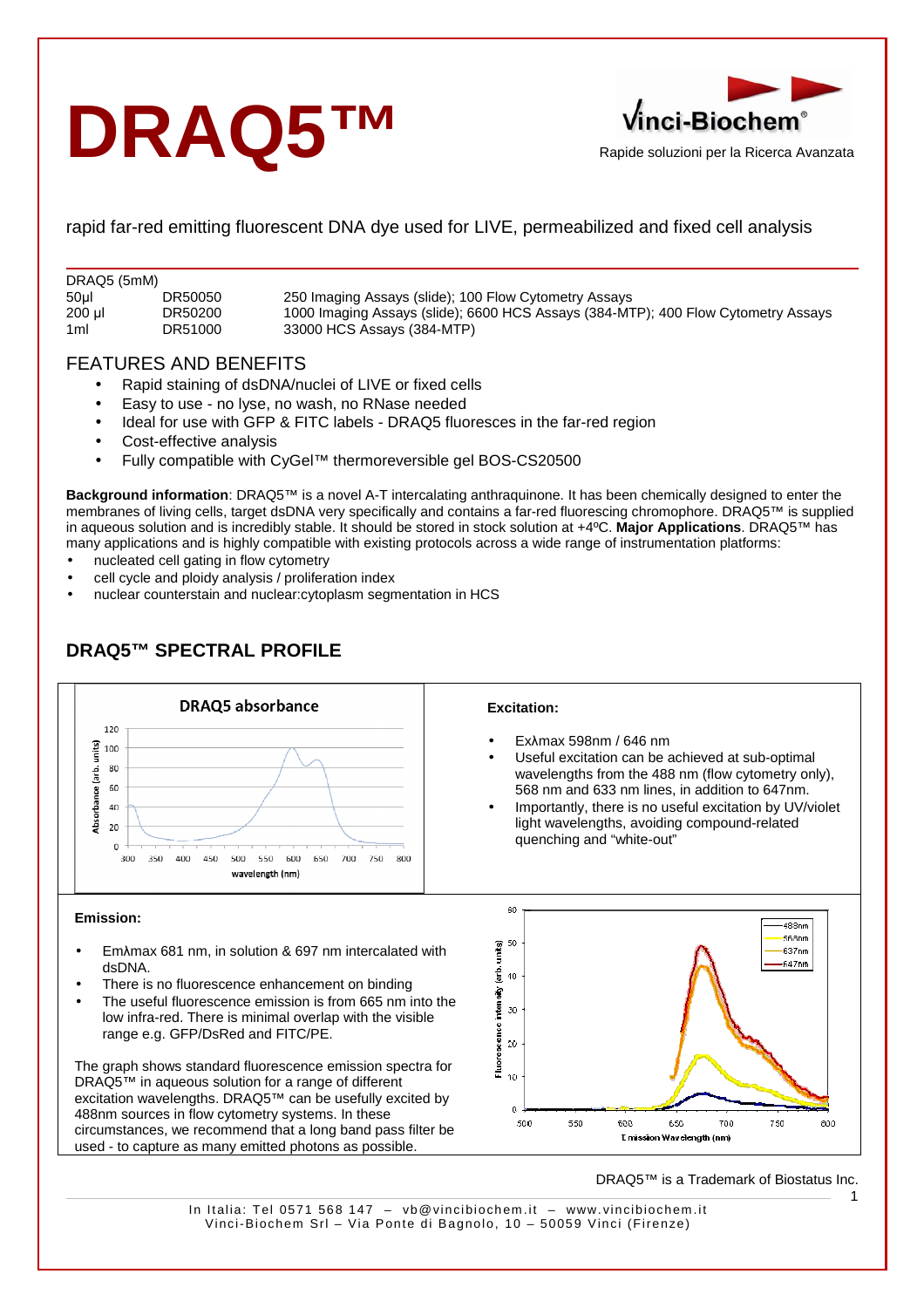## **Instrument Settings:**

Suggested optimal emission filters include Cy5 (not recommended

- for cell cycle analysis), 695LP, 730/50BP or 780/60BP.
- No compensation is needed with common FITC/PE antibody pairs in flow cytometry experiments.
- DRAQ5 allows multi-line imaging/cytometry when combined with UV & vis. range fluorochromes: up to 4 colours in multi-colour microscopy
	- up to 6 colours using a 2-colour flow cytometer
- Photobleaching is extremely low allowing detection of weakly expressed reporter signals without loss of counterstain detail.
- Due to the excellent signal:noise there is no need to wash out DRAQ5 prior to imaging reducing pipetting steps and unnecessary sample processing.

## **DRAQ5™ EXAMPLE PROTOCOLS**

## **Imaging**

## **Cell staining with DRAQ5 for DNA cell cycle analysis**

Last Updated: 03/09/2012

#### **CELL STAINING WITH DRAQ5™ FOR DNA CELL CYCLE ANALYSIS BY FLOW CYTOMETRY OR BY CELL IMAGING -** Reagents required:

DRAQ5™

- Phosphate Buffered Saline (PBS, without sodium azide) or other culture medium
- 1. Read the supplied Material Safety Data Sheet before handling DRAQ5™
- 2. Since no washing step is required, DRAQ5 will usually be the final staining procedure, after any cell treatment or labelling, prior to analysis. 3. Prepare cells for staining with DRAQ5™. Resuspend cells in appropriate buffer such as PBS at a concentration of ≤4 x 105 / ml in a test
- tube. For adherent cells estimate the number of cells based on confluence level or tissue section dimensions.
- 4. Add DRAQ5™ directly as supplied following the 10 µM or 20 µM pipetting volumes in table 1. (For simple flow cytometric gating of nucleated cells the concentration of DRAQ5™ may be reduced). This will be as an overlay for adherent cells / tissue sections, added to the chamber/well liquid directly or in fresh medium following a wash step.
- 5. Gently mix and then incubate for 5-30 minutes at room temperature. nb: Protect from the light during this incubation period if other (immuno-) fluorescent stains have been applied to the cells, prior to the DRAQ5™labelling, and which may otherwise suffer photobleaching. DRAQ5™ staining is accelerated at 37ºC and maybe reduced to 1-3 min. DRAQ5™ stains intact, live, fixed, permeabilized and dead cells.
- 6. Cells can be analysed directly without further treatment or washing.

It is also important to consider the combinations of fluorochromes and filters for the experiment:

**EXCITATION**: DRAQ5<sup>™</sup> may be excited by wavelengths from 488 nm (in flow cytometry) and up to 647 nm (Ex $\lambda_{\text{max}}$  646 nm). Despite low absorbance at 488 nm this excitation may offer optimal CVs for flow cytometric cell cycle analysis whilst allowing convenient combination with FITC and R-PE conjugates and EGFP.

**EMISSION**: this starts at 665 nm (Em $\lambda_{\text{max}}$  681 nm / 697 nm intercalated to dsDNA). Suitable filters include 695LP, 715LP or 780 LP. For cell cycle analysis it is recommended to choose a filter (such as 715 LP) which excludes a significant proportion of signal from the small fraction of unbound DRAQ5™.

#### **Table 1: Ready reckoner for volumes of DRAQ5™ (5mM) required for various cell concentrations:**

| Cell sample preparation: | <b>VOLUME OF DRAQ5™ (AS SUPPLIED)</b><br><b>REQUIRED FOR A CONCENTRATION OF:</b> |           |                |                 |
|--------------------------|----------------------------------------------------------------------------------|-----------|----------------|-----------------|
| No. of cells:            | in volume:                                                                       | 5 µM      | $10 \mu M$     | $20 \mu M$      |
| $1 \times 10^6$          | 2500 µl                                                                          | $2.5$ µl  | 5 <sub>µ</sub> | 10 <sub>µ</sub> |
| $4 \times 10^{5}$        | $1000$ µl                                                                        | $1 \mu$   | $2 \mu$        | $4 \mu$         |
| $2 \times 10^{5}$        | 500 µl                                                                           | $0.5$ µl  | 1 µl           | $2 \mu$         |
| $1 \times 10^{5}$        | $250$ µ                                                                          | $0.25$ µ  | $0.5$ µ        | $1 \mu$         |
| $5 \times 10^4$          | 125 µl                                                                           | $0.13$ µl | $0.25$ µ       | $0.5$ µl        |

## **LIVE cell staining with DRAQ5™ for nuclear visualisation**

Last Updated: 03/09/2012

## **LIVE CELL STAINING WITH DRAQ5™ FOR NUCLEAR VISUALIZATION BY HCS IMAGING PLATFORM OR LASER SCANNING CONFOCAL / EPIFLUORESCENCE MICROSCOPY**

Reagents required: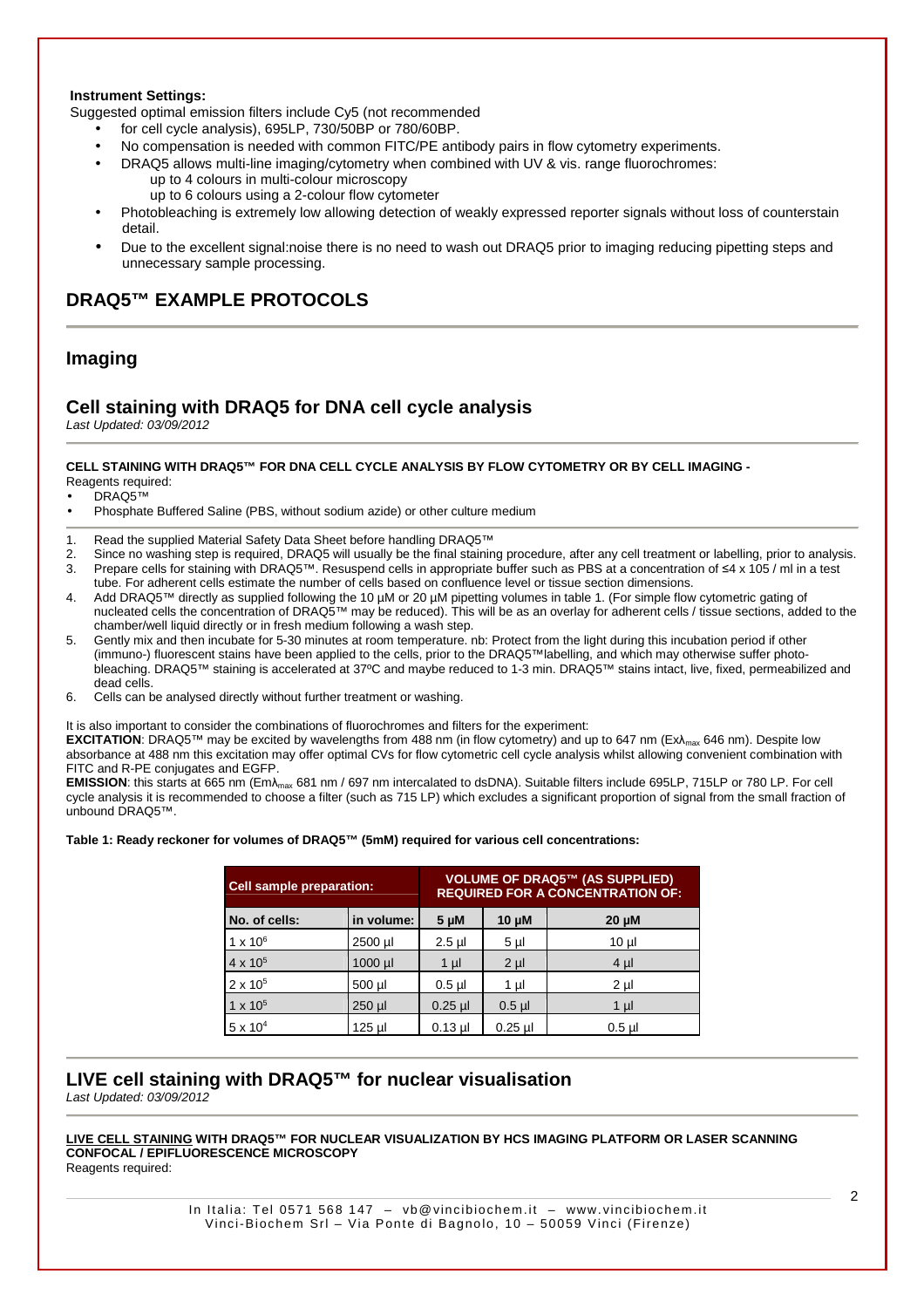• DRAQ5™

- Phosphate Buffered Saline (PBS, without sodium azide) or other culture medium
- 1. Read the supplied Material Safety Data Sheet before handling DRAQ5™
- 2. DRAQ5™ is usually added as the last stain in a labelling procedure since no washing is required or conveniently in assay medium for a live cell assay.
- 3. Prepare cells for staining with DRAQ5™. Resuspend cells in appropriate buffer such as PBS at a concentration of ≤4 x 105 / ml in a test tube. For adherent cells estimate the number of cells based on confluence level or tissue section dimensions.
- 4. Add DRAQ5™ directly as supplied following the 5 µM or 10 µM pipetting volumes in table 1. This will be as an overlay for adherent cells / tissue sections, added to the chamber/well liquid directly or in fresh medium following a wash step.
- 5. Gently mix and then incubate for 5-30 minutes at room temperature. For time-lapsed assays (e.g. studying translocation of an EGFP tagged protein) DRAQ5™ may be added to the assay medium for the duration of the assay (typically 0.5 - 3 hr.) at 1 µM prior to any agonist / antagonist addition.

nb: Protect from the light during this incubation period if other (immuno-) fluorescent stains have been applied to the cells, prior to the DRAQ5™ labelling, and which may otherwise suffer photo- bleaching. DRAQ5™ staining is accelerated at 37ºC and maybe reduced to 1-3 min. DRAQ5™ stains intact, live, permeabilized and dead cells. Cells can be analysed directly without further treatment or washing. It is also important to consider the combinations of fluorochromes and filters for the experiment:

**EXCITATION:** DRAQ5™ may be sub-optimally excited by wavelengths from 488 nm (in flow cytometry) and up to 647 nm (Ex $\lambda_{\text{max}}$  646 nm). Typically, for cell imaging, excitation is typically performed with either 561 nm, 633 nm or 647 nm wavelengths.

**EMISSION**: Emλmax 681 nm / 697 nm intercalated to dsDNA. Suitable filters include 695LP, 715LP or 780 LP. DRAQ5™ has no spectral emission overlap with FITC, R-PE, GFP and many other fluorescing proteins allowing image acquisition in one scan.

## **Fixed cell/tissue staining with DRAQ5 for nuclear visualisation**

Last Updated: 03/09/2012

## **FIXED CELL/TISSUE STAINING WITH DRAQ5™ FOR NUCLEAR VISUALIZATION BY HCS IMAGING PLATFORM OR LASER SCANNING CONFOCAL / EPIFLUORESCENCE MICROSCOPY**

Reagents required:

- DRAQ5™
- Phosphate Buffered Saline (PBS, without sodium azide) or other culture medium
- Paraformaldehyde

A. **SEPARATE FIXATION AND COUNTERSTAINING STEPS** (typically for cells / tissues where one or more external (immuno-) fluorescent stains will be applied):

- 1. Read the supplied Material Safety Data Sheet before handling DRAQ5™
- 2. DRAQ5 is usually added last in a procedure as no washing is required.<br>3. Prepare the sample for fixation and subsequent staining with DRAQ5.
- 3. Prepare the sample for fixation and subsequent staining with DRAQ5.
- 4. Prepare separate working solutions of 4% formaldehyde and 5 µM DRAQ5 in PBS, pipetting 1 µl of DRAQ5, as supplied, into 1000 µl of PBS.
- 5. Overlay the slide or chamber/well with the 4% formaldehyde solution. Incubate for 15-30 minutes at room temperature / 37ºC.
- 6. Gently aspirate the formaldehyde solution, and wash with PBS.
- 7. Perform any necessary permeabilization, (immuno-)staining and blocking steps.
- 8. Overlay the washed, aspirated sample with 5µM DRAQ5 solution. Incubate for 15-30 minutes at room temperature / 37°C, in the dark.

NOTE: Protect from the light during these incubation periods if other (immuno-) fluorescent stains have been applied to the samples, which may otherwise suffer photo-bleaching. Samples can be analysed directly without further treatment or washing.

DRAQ5™ staining is accelerated at 37ºC and incubation time may be reduced but this should be checked by titration and for each cell type. DRAQ5™ stains all nucleated cells.

It is also important to consider the combinations of fluorochromes and filters:

**EXCITATION**: DRAQ5™ may be sub-optimally excited by wavelengths from 488 nm (in flow cytometry) and up to 647 nm (Ex $\lambda_{\text{max}}$  646 nm). Typically, for cell imaging, excitation is typically performed with either 561 nm, 633 nm or 647 nm wavelengths.

**EMISSION**: Emλmax 681 nm / 697 nm intercalated to dsDNA. Suitable filters include 695LP, 715LP or 780 LP. DRAQ5™ has no spectral emission overlap with FITC, R-PE, GFP and many other fluorescing proteins allowing image acquisition in one scan.

It should be possible to differentially segment the nucleus and cytoplasm.

**B. FOR A COMBINED FIXATION AND COUNTER-STAINING STEP** (typically for cells / tissues expressing an endogenous fluorescent protein as the only analyte e.g. translocation of a GFP-tagged transcription factor), simplifying the protocol:

- 1. Read the supplied Material Safety Data Sheet before handling DRAQ5™
- 2. DRAQ5™ is usually added last in a labeling as washing is not required.
- 3. Prepare the sample for fixation and subsequent staining with DRAQ5™.
- 4. Prepare separate working solutions of 8% formaldehyde (FA)and 10 µM DRAQ5 in PBS, pipetting 2 µl of DRAQ5, as supplied, into 1000 ul of PBS.
- 5. Overlay the slide or chamber/well with equal volumes of formaldehyde and DRAQ5 solutions. Alternatively, prepare a pre-mix of the DRAQ5 and FA working solutions to simplify and speed the workflow for multiple samples. Overlay the cells with this mixture. Incubate for 15-30 minutes at room temperature / 37ºC, in the dark.

NOTE: Protect from light during the incubation period if other (immuno-) fluorescent stains are present, which may otherwise suffer photobleaching. Samples can be analysed directly without further treatment or washing. DRAQ5™ staining is accelerated at 37ºC and incubation time may be reduced but this should be checked by titration and for each cell type. DRAQ5™ stains all nucleated cells. It is important to consider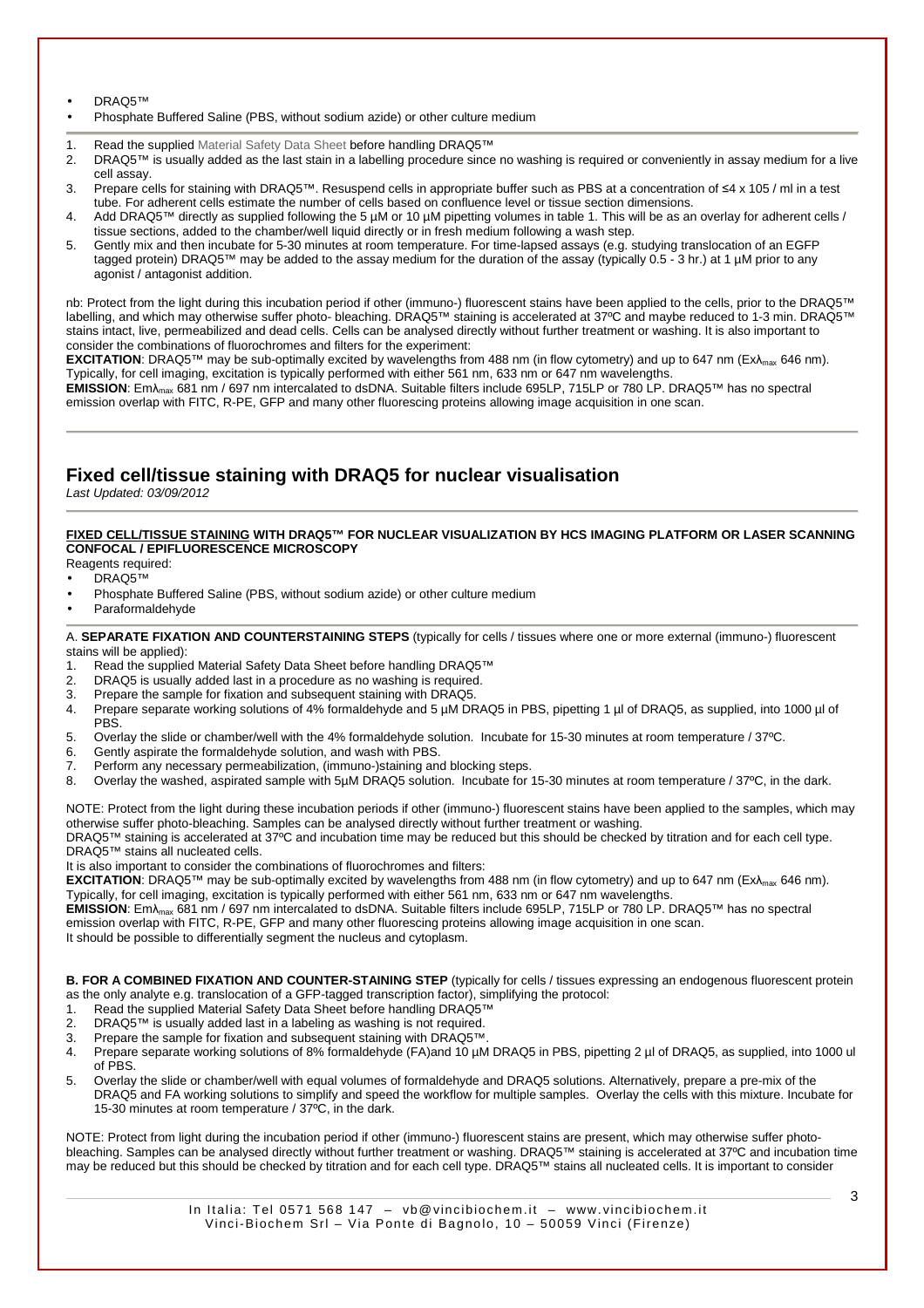combinations of fluorochromes / filters for the experiment:

**EXCITATION:** DRAQ5<sup>™</sup> may be sub-optimally excited by wavelengths from 488 nm (in flow cytometry) and up to 647 nm (Exλ<sub>max</sub> 646 nm). Typically, for cell imaging, excitation is typically performed with either 561 nm, 633 nm or 647 nm wavelengths. **EMISSION**: Emλmax 681 nm / 697 nm intercalated to dsDNA. Suitable filters include 695LP, 715LP or 780 LP. DRAQ5™ has no spectral emission overlap with FITC, R-PE, GFP and many other fluorescing proteins allowing image acquisition in one scan. It should be possible to differentially segment the nucleus and cytoplasm.

# **Cytometry**

## **Cell staining with DRAQ5 for DNA cell cycle analysis**

Last Updated: 03/09/2012

#### **CELL STAINING WITH DRAQ5™ FOR DNA CELL CYCLE ANALYSIS BY FLOW CYTOMETRY OR BY CELL IMAGING** Reagents required:

• DRAQ5™

- Phosphate Buffered Saline (PBS, without sodium azide) or other culture medium
- 1. Read the supplied Material Safety Data Sheet before handling DRAQ5™
- 2. Since no washing step is required, DRAQ5 will usually be the final staining procedure, after any cell treatment or labelling, prior to analysis. 3. Prepare cells for staining with DRAQ5™. Resuspend cells in appropriate buffer such as PBS at a concentration of ≤4 x 105 / ml in a test tube. For adherent cells estimate the number of cells based on confluence level or tissue section dimensions.
- 4. Add DRAQ5™ directly as supplied following the 10 µM or 20 µM pipetting volumes in table 1. (For simple flow cytometric gating of nucleated cells the concentration of DRAQ5™ may be reduced). This will be as an overlay for adherent cells / tissue sections, added to the chamber/well liquid directly or in fresh medium following a wash step.
- 5. Gently mix and then incubate for 5-30 minutes at room temperature.

nb: Protect from the light during this incubation period if other (immuno-) fluorescent stains have been applied to the cells, prior to the DRAQ5™labelling, and which may otherwise suffer photo-bleaching.

DRAQ5™ staining is accelerated at 37ºC and maybe reduced to 1-3 min. DRAQ5™ stains intact, live, fixed, permeabilized and dead cells. Cells can be analysed directly without further treatment or washing.

It is also important to consider the combinations of fluorochromes and filters for the experiment:

**EXCITATION:** DRAQ5™ may be excited by wavelengths from 488 nm (in flow cytometry) and up to 647 nm (Exλmax 646 nm). Despite low absorbance at 488 nm this excitation may offer optimal CVs for flow cytometric cell cycle analysis whilst allowing convenient combination with FITC and R-PE conjugates and EGFP.

**EMISSION:** this starts at 665 nm (Emλmax 681 nm / 697 nm intercalated to dsDNA). Suitable filters include 695LP, 715LP or 780 LP. For cell cycle analysis it is recommended to choose a filter (such as 715 LP) which excludes a significant proportion of signal from the small fraction of unbound DRAQ5™.

## DRAQ5™ is intended for research purposes only.

1.Detection of cytoplasmic nucleophosmin expression by imaging flow cytometry. Grimwade L, Gudgin E, Bloxham D, Bottley G, Vassiliou G, Huntly B, Scott MA, Erber WN. Cytometry A. 2012 Oct;81(10):896-900. doi: 10.1002/cyto.a.22116. Epub 2012 Sep 11. PMID: 22968966

2.Rescue from a two hit, high-throughput model of neurodegeneration with N-acetyl cysteine. Unnithan AS, Choi HJ, Titler AM, Posimo JM, Leak RK. Neurochem Int. 2012 Aug;61(3):356- 68. doi: 10.1016/j.neuint.2012.06.001. Epub 2012 Jun 9. PMID: 22691629

3.Mouse embryonic stem cell adherent cell differentiation and cytotoxicity assay. Barrier M,<br>Chandler K, Jeffay S, Hoopes M, Knudsen T, Hunter S. Methods Mol Biol. 2012;889:181-95.<br>doi: 10.1007/978-1-61779-867-2\_11. PMID:

4.A novel flow cytometric approach to distinguish circulating endothelial cells from endothelial microparticles: relevance for the evaluation of endothelial dysfunction. Lanuti P, Santilli F, Marchisio M, Pierdomenico L, Vitacolonna E, Santavenere E, Iacone A, Davì G, Romano M, Miscia S. J Immunol Methods. 2012 Jun 29;380(1-2):16-22. doi: 10.1016/j.jim.2012.03.007. Epub 2012 Mar 31. PMID: 22484509

5.Histone deacetylases 2 and 9 are coexpressed and nuclear localized in human molar odontoblasts in vivo. Klinz FJ, Korkmaz Y, Bloch W, Raab WH, Addicks K. Histochem Cell Biol. 2012 Feb 2. PMID: 22297573

6.Red/far-red fluorescing DNA-specific anthraquinones for nucl:cyto segmentation and viability reporting in cell-based assays. Edward R. Methods Enzymol. 2012;505:23-45. doi: 10.1016/B978-0-12-388448-0.00010-3. PMID: 22289446

7.Fluorescent microscopy of viable Batrachochytrium dendrobatidis. Friesen LR, Kuhn RE. J Parasitol. 2012 Jun;98(3):509-12. doi: 10.1645/GE-2973.1. Epub 2012 Jan 18. PMID: 22257116

8.Image Analysis of Colocalization of Nuclear DNA and GFP Labelled HIF-1α in Stable Transformants. Goto T, Sato M, Takahashi E, Nomura Y. Curr Pharm Biotechnol. 2012 Nov 1;13(14):2547-50. PMID: 22039803

9.Antifungal activity of Coriandrum sativum essential oil, its mode of action against Candida species and potential synergism with amphotericin B. Silva F, Ferreira S, Duarte A, Mendonça

DI, Domingues FC. Phytomedicine. 2011 Dec 15;19(1):42-7. doi: 10.1016/j.phymed.2011.06.033. Epub 2011 Jul 23. PMID: 21788125

10.Evaluation of 309 environmental chemicals using a mouse embryonic stem cell adherent<br>cell differentiation and cytotoxicity assay. Chandler KJ, Barrier M, Jeffay S, Nichols HP,<br>Kleinstreuer NC, Singh AV, Reif DM, Sipes N 3rd, Knudsen TB. PLoS One. 2011;6(6):e18540. doi: 10.1371/journal.pone.0018540. Epub 2011 Jun 7. PMID: 21666745

11.Mouse embryonic stem cell adherent cell differentiation and cytotoxicity (ACDC) assay.<br>Barrier M, Jeffay S, Nichols HP, Chandler KJ, Hoopes MR, Slentz-Kesler K, Hunter ES 3rd.<br>Reprod Toxicol. 2011 May;31(4):383-91. doi: 3. PMID: 21296659

12.Short exposure to the DNA intercalator DRAQ5 dislocates the transcription machinery and induces cell death. Richard E, Causse S, Spriet C, Fourré N, Trinel D, Darzacq X, Vandenbunder B, Heliot L. Photochem Photobiol. 2011 Jan-Feb;87(1):256-61. doi: 10.1111/j.1751-1097.2010.00852.x. Epub 2010 Dec 10. PMID: 21175643

13.Influence of the live cell DNA marker DRAQ5 on chromatin-associated processes. Mari PO, Verbiest V, Sabbioneda S, Gourdin AM, Wijgers N, Dinant C, Lehmann AR, Vermeulen W, Giglia-Mari G. DNA Repair (Amst). 2010 Jul 1;9(7):848-55. doi: 10.1016/j.dnarep.2010.04.001. Epub 2010 May 2. PMID: 20439168

14.The use of DRAQ5 to monitor intracellular DNA in Escherichia coli by flow cytometry. Silva F, Lourenço O, Pina-Vaz C, Rodrigues AG, Queiroz JA, Domingues FC. J Fluoresc. 2010 Jul;20(4):907-14. doi: 10.1007/s10895-010-0636-y. Epub 2010 Mar 30. PMID: 20352307

15.Use of DNA-specific anthraquinone dyes to directly reveal cytoplasmic and nuclear boundaries in live and fixed cells. Edward R. Mol Cells. 2009 Apr 30;27(4):391-6. doi: 10.1007/s10059-009-0066-3. Epub 2009 Apr 13. Review. PMID: 19390818

16.Induction of DNA damage response by the supravital probes of nucleic acids. Zhao H, Traganos F, Dobrucki J, Wlodkowic D, Darzynkiewicz Z. Cytometry A. 2009 Jun;75(6):510-9. doi: 10.1002/cyto.a.20727. PMID: 19373929